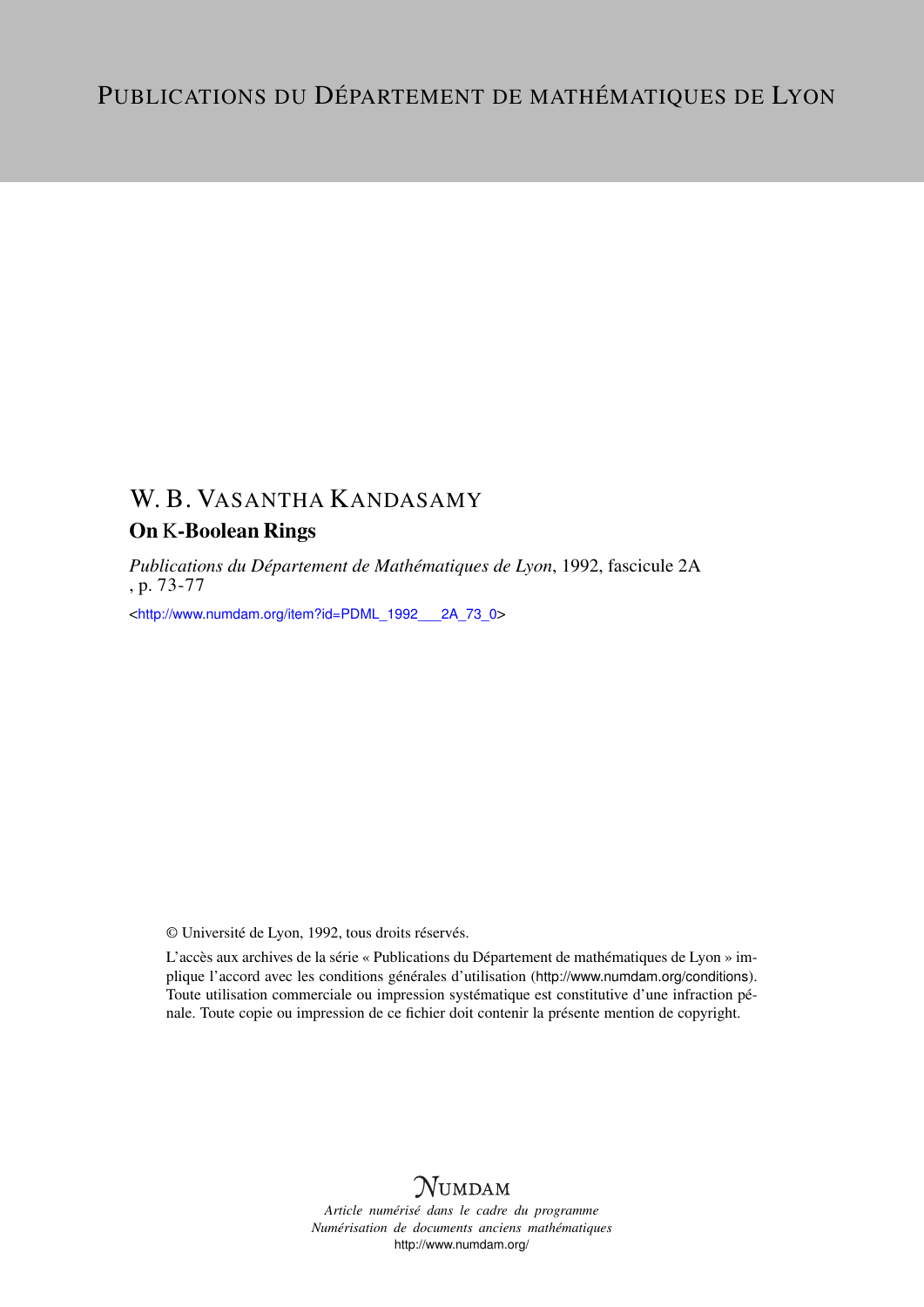#### On K -Boolean Rings

W.B.Vasantha Kandasamy Department of Mathematics, Indian Institute of Technology, Madras - 600 036, India.

In this note we define K-Boolean rings which are a generalization of a Boolean ring and obtain conditions for a ring to be K-Boolean in general and in particular for a group ring RG to be K-Boolean, where R denotes a ring and G a group, RG the group ring of G over R.

Definition 1. Let R be a ring with identity we say R is a K-Boolean ring if  $x^{2k} = x$  for every x $\in$ R and for some natural  $k_{\rm B}$ 

Remark. When  $k = 1$  we trivially get R to be a Boolean ring.

Proposition 2. Every Boolean ring is a K-Boolean ring.

 $\overline{2}$ proof. Given R is a Boolean ring hence  $x - x$  for every year. so clearly for every  $x \in R_n$ ,  $x^{2k} = x_0$ . Hence R is K-Boolean.

so clearly for every x  $\mathbb{R}^n$  =  $\mathbb{R}^n$  =  $\mathbb{R}^n$  =  $\mathbb{R}^n$  =  $\mathbb{R}^n$  =  $\mathbb{R}^n$  =  $\mathbb{R}^n$  =  $\mathbb{R}^n$  =  $\mathbb{R}^n$  =  $\mathbb{R}^n$  =  $\mathbb{R}^n$  =  $\mathbb{R}^n$  =  $\mathbb{R}^n$  =  $\mathbb{R}^n$  =  $\mathbb{R}^n$  =  $\mathbb$ 

Proof. By an example. Take  $Z_2 = (0,1)$  to be the field of  $\frac{1}{2}$  example. The contract of  $\frac{1}{2}$  and  $\frac{1}{2}$  and  $\frac{1}{2}$  and  $\frac{1}{2}$  of  $\frac{1}{2}$ l+g, l+g $^2$ , g+g $^2$ , l+g+g $^2\langle$  is 2-Boolean which is clearly not Boolean as  $1+g$  is in  $Z_2$ <sup>G</sup> but  $(1+g)^2 + 1+g$ . Hence the result. Example. Let  $Z_j = (0,1)$  be the field of characteristic two and G =  $\langle g | g^2 = 1 \rangle$ . Clearly Z<sub>2</sub>G is not n - Boolean for any n; as  $\frac{1}{x^2}$  c but  $\left(\frac{1}{x}\right)^2$  = 0. In view of the above example we have  $f_{\alpha}$  but  $f_{\alpha}$  = 0. In view of the above example we have the above example we have the above example we have the above example we have the above example we have the above example we have the above example we have the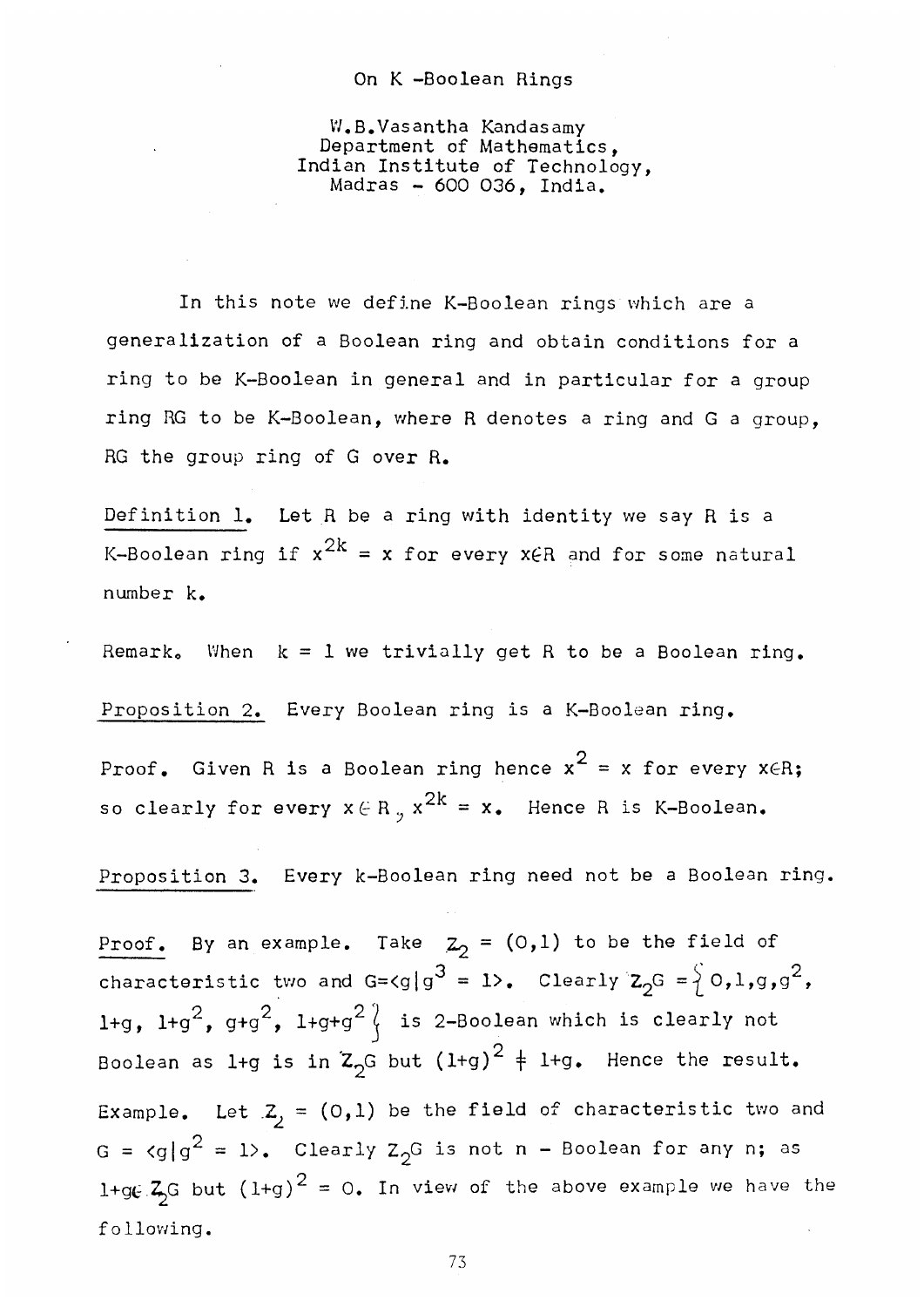Proposition 4. Let  $Z_2 = (0,1)$  be a field of characteristic two and  $G = \langle g | g^{2n} = 1 \rangle$  be a cyclic group of even order. Then the group ring  $L_2G$  is not a n-Boolean ring for any n.

Proof. Clearly l+g  $\left( \frac{2}{9}$  with (1+g) = 0; hence  $\frac{2}{9}$  is not  $n-\text{Boolean}$  for any  $n_{\bullet}$ 

The above result can be generalized to any commutative ring of characteristic two as follows.

Theorem 5. Let R be a commutative ring of characteristic two and  $G = \langle g | g^{2n} = 1 \rangle$  be a cyclic group of even order. Then the group ring RG is not a n-Boolean ring for any n.

Proof. As in the case of proposition 4 we have  $1+g^n \in \mathbb{R}$  with  $\frac{1}{\sqrt{2\pi}}$ (let  $\mathcal{L} = \mathcal{L}$  ) and  $\mathcal{L} = \mathcal{L}$  . Hence the group ring RG is not a n-Boolean ring RG is not a n-Boolean ring RG is not a n-Boolean ring RG is not a n-Boolean ring RG is not a n-Boolean ring RG is not a n-Boolea for any n\*

Proposition 6. If R is a n-Boolean ring then R has no non zero nilpotent elements.

P roof. Obvious.

Theorem 7. Let  $Z_2 = (0,1)$  be the field of characteristic two and  $G = \langle g | g^{2n+1} = 1 \rangle$ . Then the group ring  $Z_2G$  is  $\gamma$ -Boolean with  $\gamma = n+1$  and  $2(n+1) = 2^{s}(s)1$ .

Proof. Take any  $\alpha\in\mathsf{Z}_{\mathfrak{I}}\mathsf{G}\,,$  since we have for every  $\mathrm{g}\in\mathsf{G}$  ; 2n+l 2(n+l)  $g = 1, \alpha = \alpha$  for every  $\alpha \subset \mathcal{L}_2$  G. Thus  $\mathcal{L}_2$  and  $\alpha$  is (n+1)=Boolean.  $2(n+1)$ Remark. If  $2(n+1) \neq 2^5$  for some s we will not have  $\alpha = \alpha$ .  $5 - 1 \times (1 + \alpha)^6$ By an example take G = <g|g =1> , (1+g) 4 1+9. The above theorem can be true only if we put some conditions on the ring R as follows: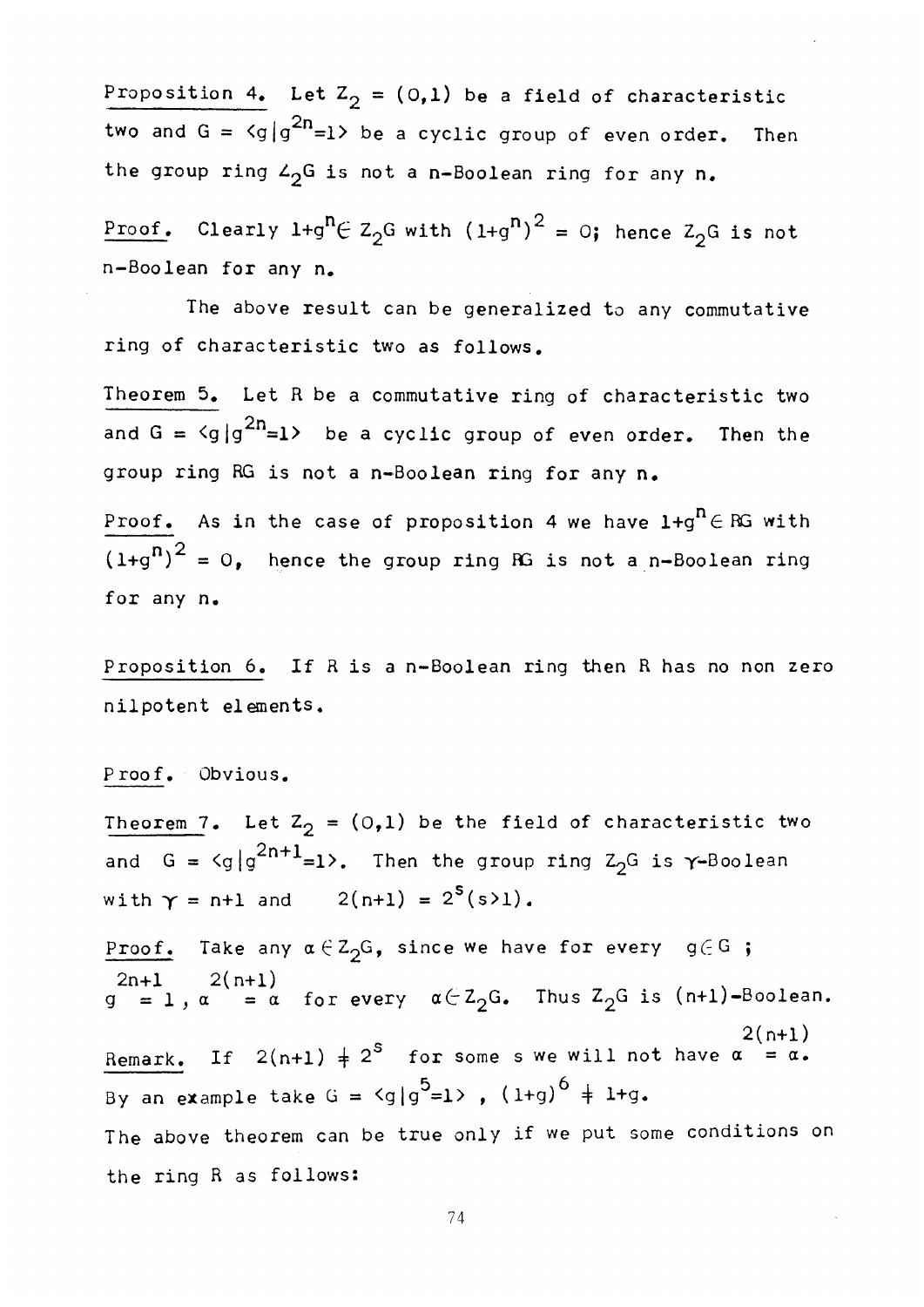Theorem 8. Let R be a commutative ring of characteristic two with no nontrivial nilpotents and in which every element<br> $2(n+1)$ <br>2n+1 2(n+l) 2n+l  $\boldsymbol{\gamma}$  in R is of the form  $\boldsymbol{\gamma}$  =  $\boldsymbol{\gamma}$  and G =  $\texttt{\{g\}}\texttt{g}$  = 1 $\boldsymbol{\lambda}$ . Then the group ring RG is  $\gamma$ -Boolean with  $\gamma = n+1$  and  $2(n+1) = 2^{s}(s)1$ . Proof, Obvious.

Theorem 9. Let R be a n-Boolean ring then characteristic of R is two.

Proof. Four possibilities arise (i) characteristic of R is odd (ii) characteristic of R is even not-equal to 2. (iii) characteristic of R is  $2^n$  and (iv) characteristic of R is zero.

Case  $(i)$ . Let characteristic of R be odd; say 2n+1. Since  $1 \oplus R$  we have an integer  $m \oplus R$  with  $m \leq 2n+1$  with  $m^2 = 1$ . Thus R is not n-Boolean for any integer n.

Case (ii). Let characteristic of R be even say 2n, since  $1 \in R$ clearly  $2n-1$ *(* R but  $(2n-1)^2$  = 1 hence R is not n-Boolean for clearly 2n-l£- R but (2n-l) = 1 hence R is not n-Boolean for

Case (iii). Characteristic of R is  $2^{n}$  (n>1);

Let  $m = \frac{2^{n}}{2} + 1$  then  $m^{2} = 1$  so R is not n-Boolean.

Case (iv). Let characteristic of R be zero; since  $1 \in R$ we have  $Z^+UZ^-U\ \{O\} \subseteq R$ . Clearly for no natural integer  $\pm$  n(-Z<sup>+</sup>UZ<sup>-</sup>U  $\{0\}$  we have n<sup>r</sup> = n. Hence R is n-Boolean. Hence the characteristic of R is two.

Theorem 10. Let RG be the group ring of a group G over the ring R and G a group in which every element is of finite order. RG is n-Boolean if and only if R is a n-Boolean ring of characteristic two and G is a commutative group in which every element is of odd order m with  $m+1 = 2^3$  for some s>1.

75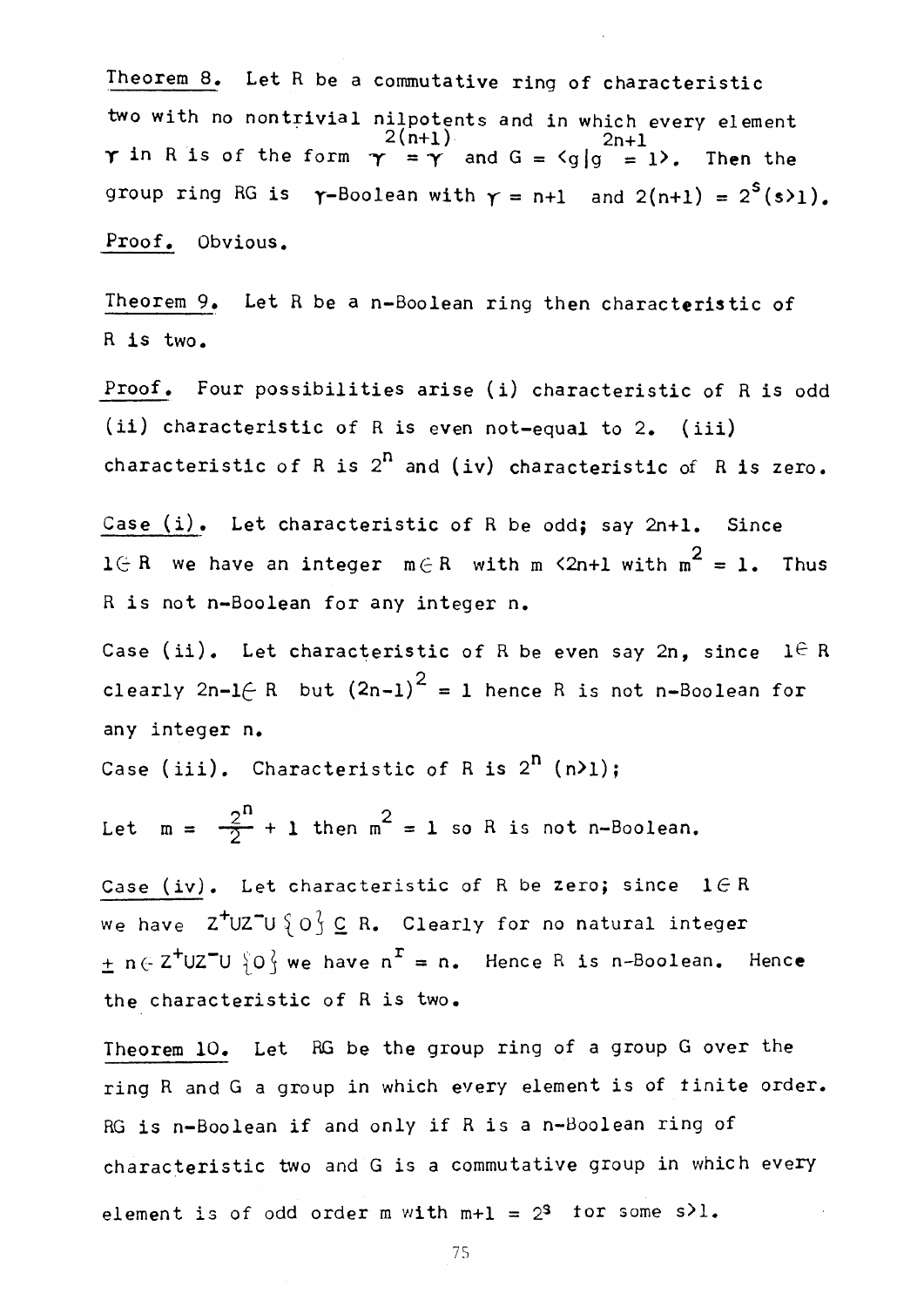Proof. Since  $1 \in G$  we have R.1 = RCRG. Let us asame RG to be n-Boolean this implies by Theorem 9 and definition of a n-Boolean ring characteristic of RG is two and R is commutative since RCRG and R is n-Boolean ring. G is a commutative group since RG is commutative further every element in G is of odd order for if an element g is of even order we have  $g^{\pm}=1$  so  $(1+g+\ldots +g^{\pm -1})^{\pm}=0$  hence RG is not n-Boolean. Hence the claim.

Conversely if R is n-Boolean ring and G is a commutative group in which every element is of odd order with  $m+1 = 2<sup>S</sup>$ , clearly RG is n-Boolean as RG is commutative with characteristic of RG to be two and every element  $\alpha \in RG$  is such that  $\alpha^{2k} = \alpha$  for some k, as every element in G is of odd order. Hence the  $\mathbf{S}$ some k as even y element in G is of order. Hence the order order order order. Hence the order order. Hence the order order order order. Hence the order of order order order order order order. Hence the order order

In the above theorem we must have  $m+1 = 2^S$  for if  $m+1 \neq 2^S$  for any s we will not have  $\alpha^{2(m+1)} = \alpha$ . By an example take G =  $\langle g|g^9=1\rangle$ ,  $(1+g)^{10} = (1+g)^2(1+g)^2(1+g)^6 = (1+g^2)(1+g^2)(1+g)$  $= (1+g^{-1})(1+g)^{\circ} = (1+g^{-1})(1+g)^{-1}(1+g)^{\circ} = (1+g^{-1})(1+g^{-1})(1+g^{-1}) = 0$  $8\frac{2}{11x^2}$  is seen we must have  $m! = 2^s$  $(1+g^{\sim})(1+g^{\sim})$   $\neq$  1+g. Hence we must have m+1 = 2 $\degree$  ; then only when we expand we will always have the power of that element to be exactly divided in twos till the end.

Theorem 11. Let R be a finite commutative ring of characteristic two with no non zero nilpotent elements. Then R is a K-Boolean ring if and only if every element in R is of odd order m with  $m+1 = 2^s$ .

**76**